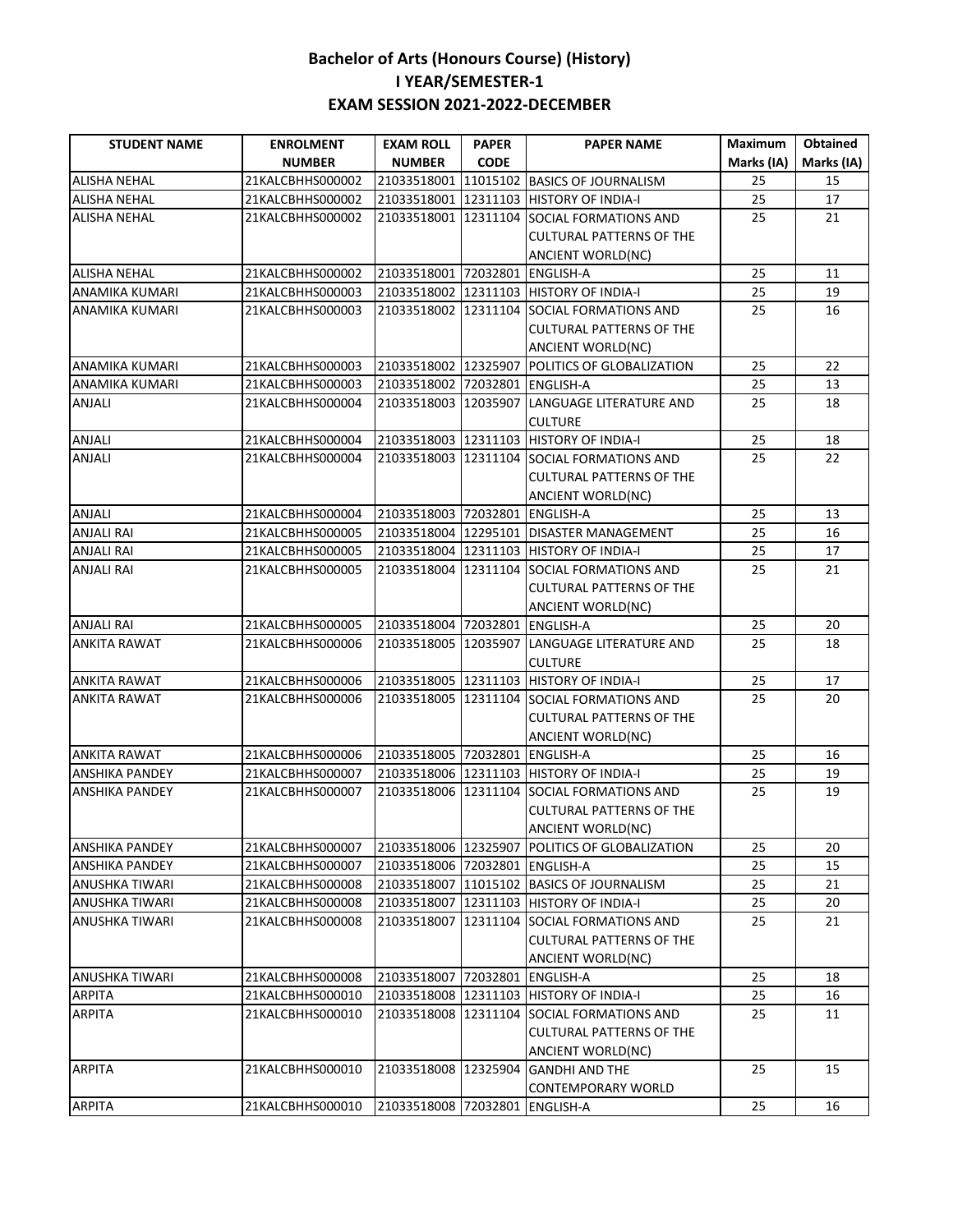| <b>STUDENT NAME</b>          | <b>ENROLMENT</b> | <b>EXAM ROLL</b>               | <b>PAPER</b> | <b>PAPER NAME</b>                              | <b>Maximum</b> | <b>Obtained</b> |
|------------------------------|------------------|--------------------------------|--------------|------------------------------------------------|----------------|-----------------|
|                              | <b>NUMBER</b>    | <b>NUMBER</b>                  | <b>CODE</b>  |                                                | Marks (IA)     | Marks (IA)      |
| <b>ARTI MAHAJAN</b>          | 21KALCBHHS000011 | 21033518009                    | 12311103     | <b>HISTORY OF INDIA-I</b>                      | 25             | 15              |
| <b>ARTI MAHAJAN</b>          | 21KALCBHHS000011 | 21033518009                    | 12311104     | <b>SOCIAL FORMATIONS AND</b>                   | 25             | $\Omega$        |
|                              |                  |                                |              | <b>CULTURAL PATTERNS OF THE</b>                |                |                 |
|                              |                  |                                |              | ANCIENT WORLD(NC)                              |                |                 |
| <b>ARTI MAHAJAN</b>          | 21KALCBHHS000011 | 21033518009 12325904           |              | <b>GANDHI AND THE</b>                          | 25             | $\Omega$        |
|                              |                  |                                |              | <b>CONTEMPORARY WORLD</b>                      |                |                 |
| <b>ARTI MAHAJAN</b>          | 21KALCBHHS000011 | 21033518009                    |              | 72052803 हिंदी भाषा और सम्प्रेषण (FOR          | 25             | 17              |
|                              |                  |                                |              | ALL HONS.)                                     |                |                 |
| <b>ARTI RATHORE</b>          | 21KALCBHHS000012 | 21033518010 12295101           |              | <b>DISASTER MANAGEMENT</b>                     | 25             | 10              |
| <b>ARTI RATHORE</b>          | 21KALCBHHS000012 |                                |              | 21033518010 12311103 HISTORY OF INDIA-I        | 25             | 16              |
| <b>ARTI RATHORE</b>          | 21KALCBHHS000012 |                                |              | 21033518010 12311104 SOCIAL FORMATIONS AND     | 25             | 15              |
|                              |                  |                                |              | <b>CULTURAL PATTERNS OF THE</b>                |                |                 |
|                              |                  |                                |              | <b>ANCIENT WORLD(NC)</b>                       |                |                 |
| <b>ARTI RATHORE</b>          | 21KALCBHHS000012 | 21033518010 72032801 ENGLISH-A |              |                                                | 25             | 19              |
| <b>AVANTIKA RATHORE</b>      | 21KALCBHHS000014 |                                |              | 21033518011 12311103 HISTORY OF INDIA-I        | 25             | 19              |
| <b>AVANTIKA RATHORE</b>      | 21KALCBHHS000014 |                                |              | 21033518011 12311104 SOCIAL FORMATIONS AND     | 25             | 17              |
|                              |                  |                                |              | <b>CULTURAL PATTERNS OF THE</b>                |                |                 |
|                              |                  |                                |              | <b>ANCIENT WORLD(NC)</b>                       |                |                 |
| <b>AVANTIKA RATHORE</b>      | 21KALCBHHS000014 |                                |              | 21033518011 12325907 POLITICS OF GLOBALIZATION | 25             | 23              |
| <b>AVANTIKA RATHORE</b>      | 21KALCBHHS000014 | 21033518011 72032801 ENGLISH-A |              |                                                | 25             | 20              |
| <b>BHABYA SHREYASHI</b>      | 21KALCBHHS000015 |                                |              | 21033518012 12295101 DISASTER MANAGEMENT       | 25             | 19              |
| <b>BHABYA SHREYASHI</b>      | 21KALCBHHS000015 |                                |              | 21033518012 12311103 HISTORY OF INDIA-I        | 25             | 19              |
| <b>BHABYA SHREYASHI</b>      | 21KALCBHHS000015 |                                |              | 21033518012 12311104 SOCIAL FORMATIONS AND     | 25             | 25              |
|                              |                  |                                |              | <b>CULTURAL PATTERNS OF THE</b>                |                |                 |
|                              |                  |                                |              | ANCIENT WORLD(NC)                              |                |                 |
| <b>BHABYA SHREYASHI</b>      | 21KALCBHHS000015 | 21033518012 72032801 ENGLISH-A |              |                                                | 25             | 21              |
| <b>BHAVYA</b>                | 21KALCBHHS000016 |                                |              | 21033518013 12295101 DISASTER MANAGEMENT       | 25             | 17              |
| <b>BHAVYA</b>                | 21KALCBHHS000016 |                                |              | 21033518013 12311103 HISTORY OF INDIA-I        | 25             | 16              |
| <b>BHAVYA</b>                | 21KALCBHHS000016 |                                |              | 21033518013 12311104 SOCIAL FORMATIONS AND     | 25             | 15              |
|                              |                  |                                |              | <b>CULTURAL PATTERNS OF THE</b>                |                |                 |
|                              |                  |                                |              | ANCIENT WORLD(NC)                              |                |                 |
| <b>BHAVYA</b>                | 21KALCBHHS000016 | 21033518013 72032801           |              | <b>ENGLISH-A</b>                               | 25             | 19              |
| <b>BOUDHIKA BIRENDRA PAL</b> | 21KALCBHHS000017 | 21033518014 12035907           |              | LANGUAGE LITERATURE AND                        | 25             | 11              |
|                              |                  |                                |              | <b>CULTURE</b>                                 |                |                 |
| <b>BOUDHIKA BIRENDRA PAL</b> | 21KALCBHHS000017 |                                |              | 21033518014 12311103 HISTORY OF INDIA-I        | 25             | 17              |
| <b>BOUDHIKA BIRENDRA PAL</b> | 21KALCBHHS000017 |                                |              | 21033518014 12311104 SOCIAL FORMATIONS AND     | 25             | 13              |
|                              |                  |                                |              | <b>CULTURAL PATTERNS OF THE</b>                |                |                 |
|                              |                  |                                |              | ANCIENT WORLD(NC)                              |                |                 |
| <b>BOUDHIKA BIRENDRA PAL</b> | 21KALCBHHS000017 | 21033518014 72032801 ENGLISH-A |              |                                                | 25             | 20              |
| <b>BRIJBALA POSWAL</b>       | 21KALCBHHS000018 |                                |              | 21033518015 12295101 DISASTER MANAGEMENT       | 25             | 18              |
| <b>BRIJBALA POSWAL</b>       | 21KALCBHHS000018 |                                |              | 21033518015 12311103 HISTORY OF INDIA-I        | 25             | 17              |
| <b>BRIJBALA POSWAL</b>       | 21KALCBHHS000018 | 21033518015 12311104           |              | SOCIAL FORMATIONS AND                          | 25             | 16              |
|                              |                  |                                |              | <b>CULTURAL PATTERNS OF THE</b>                |                |                 |
|                              |                  |                                |              | <b>ANCIENT WORLD(NC)</b>                       |                |                 |
| <b>BRIJBALA POSWAL</b>       | 21KALCBHHS000018 | 21033518015 72032801 ENGLISH-A |              |                                                | 25             | 6               |
| <b>DEEPAKSHI BISHT</b>       | 21KALCBHHS000019 | 21033518016 12311103           |              | <b>HISTORY OF INDIA-I</b>                      | 25             | 17              |
| <b>DEEPAKSHI BISHT</b>       | 21KALCBHHS000019 | 21033518016 12311104           |              | <b>SOCIAL FORMATIONS AND</b>                   | 25             | 25              |
|                              |                  |                                |              | <b>CULTURAL PATTERNS OF THE</b>                |                |                 |
|                              |                  |                                |              | ANCIENT WORLD(NC)                              |                |                 |
| <b>DEEPAKSHI BISHT</b>       | 21KALCBHHS000019 |                                |              | 21033518016 12325907 POLITICS OF GLOBALIZATION | 25             | 23              |
| <b>DEEPAKSHI BISHT</b>       | 21KALCBHHS000019 | 21033518016 72032801 ENGLISH-A |              |                                                | 25             | 19              |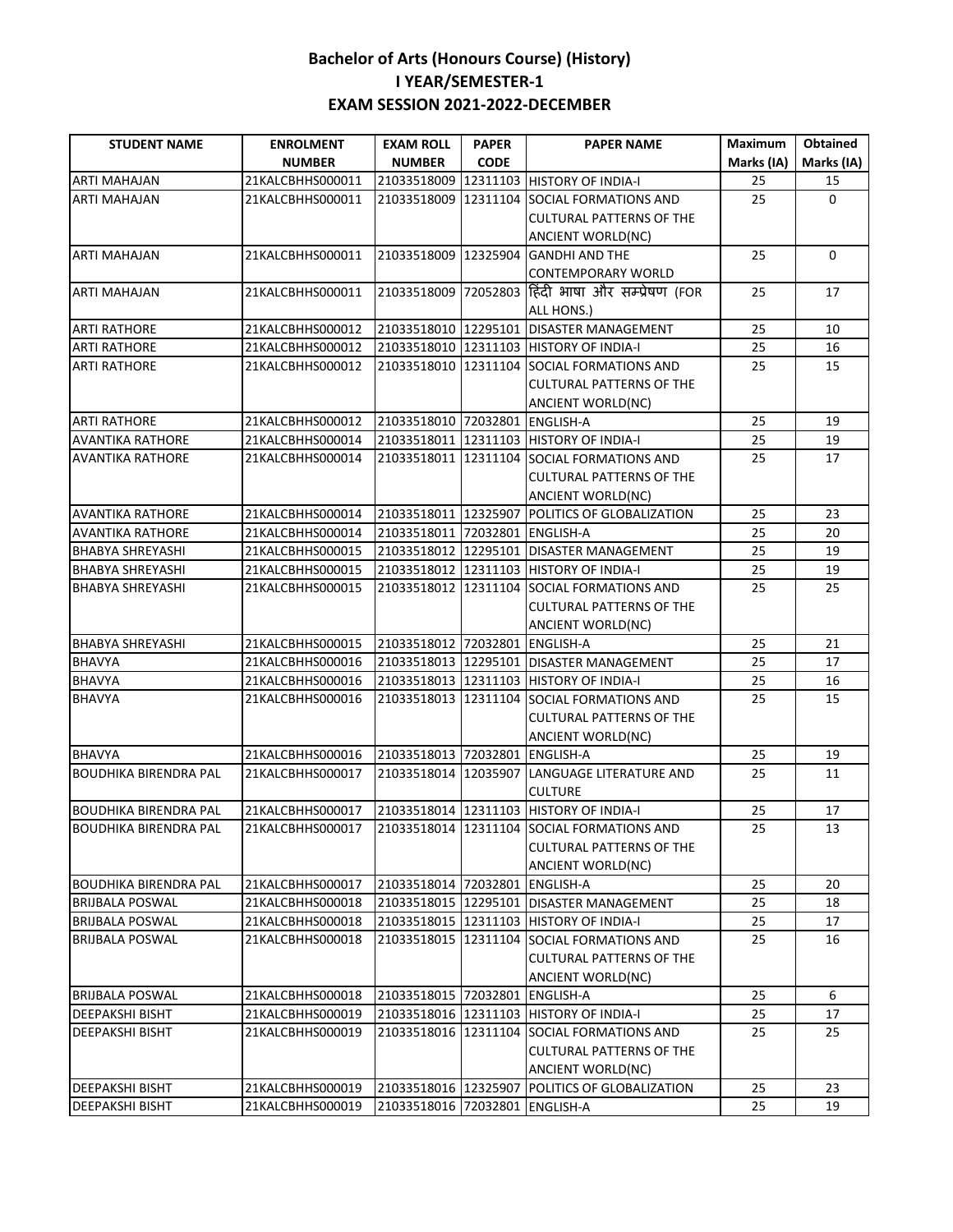| <b>STUDENT NAME</b>    | <b>ENROLMENT</b> | <b>EXAM ROLL</b>               | <b>PAPER</b> | <b>PAPER NAME</b>                              | Maximum    | <b>Obtained</b> |
|------------------------|------------------|--------------------------------|--------------|------------------------------------------------|------------|-----------------|
|                        | <b>NUMBER</b>    | <b>NUMBER</b>                  | <b>CODE</b>  |                                                | Marks (IA) | Marks (IA)      |
| <b>DIVYA</b>           | 21KALCBHHS000020 | 21033518017                    |              | 12311103 HISTORY OF INDIA-I                    | 25         | 16              |
| <b>DIVYA</b>           | 21KALCBHHS000020 | 21033518017                    | 12311104     | SOCIAL FORMATIONS AND                          | 25         | 22              |
|                        |                  |                                |              | <b>CULTURAL PATTERNS OF THE</b>                |            |                 |
|                        |                  |                                |              | <b>ANCIENT WORLD(NC)</b>                       |            |                 |
| <b>DIVYA</b>           | 21KALCBHHS000020 | 21033518017 12325907           |              | POLITICS OF GLOBALIZATION                      | 25         | 22              |
| <b>DIVYA</b>           | 21KALCBHHS000020 | 21033518017 72032801           |              | <b>ENGLISH-A</b>                               | 25         | 18              |
| <b>DIVYANSHA ANGEL</b> | 21KALCBHHS000021 |                                |              | 21033518018 12311103 HISTORY OF INDIA-I        | 25         | 19              |
| DIVYANSHA ANGEL        | 21KALCBHHS000021 | 21033518018 12311104           |              | SOCIAL FORMATIONS AND                          | 25         | 25              |
|                        |                  |                                |              | <b>CULTURAL PATTERNS OF THE</b>                |            |                 |
|                        |                  |                                |              | ANCIENT WORLD(NC)                              |            |                 |
| <b>DIVYANSHA ANGEL</b> | 21KALCBHHS000021 |                                |              | 21033518018 12325907 POLITICS OF GLOBALIZATION | 25         | 22              |
| DIVYANSHA ANGEL        | 21KALCBHHS000021 | 21033518018 72032801 ENGLISH-A |              |                                                | 25         | 18              |
| <b>DOLLY GULERIA</b>   | 21KALCBHHS000022 |                                |              | 21033518019 11015102 BASICS OF JOURNALISM      | 25         | 21              |
| <b>DOLLY GULERIA</b>   | 21KALCBHHS000022 |                                |              | 21033518019 12311103 HISTORY OF INDIA-I        | 25         | 19              |
| <b>DOLLY GULERIA</b>   | 21KALCBHHS000022 |                                |              | 21033518019 12311104 SOCIAL FORMATIONS AND     | 25         | 25              |
|                        |                  |                                |              | <b>CULTURAL PATTERNS OF THE</b>                |            |                 |
|                        |                  |                                |              | ANCIENT WORLD(NC)                              |            |                 |
| <b>DOLLY GULERIA</b>   | 21KALCBHHS000022 | 21033518019                    |              | 72132803 INTRODUCTORY: NITI                    | 25         | 18              |
|                        |                  |                                |              | LITERATURE                                     |            |                 |
| <b>JYOTI KUMARI</b>    | 21KALCBHHS000023 | 21033518020                    |              | 12275101 INTRODUCTORY                          | 25         | 23              |
|                        |                  |                                |              | MICROECONOMICS-                                |            |                 |
|                        |                  |                                |              | <b>ECONOMICS-I</b>                             |            |                 |
| <b>JYOTI KUMARI</b>    | 21KALCBHHS000023 | 21033518020                    |              | 12311103 HISTORY OF INDIA-I                    | 25         | 16              |
| <b>JYOTI KUMARI</b>    | 21KALCBHHS000023 | 21033518020                    |              | 12311104 SOCIAL FORMATIONS AND                 | 25         | 8               |
|                        |                  |                                |              | <b>CULTURAL PATTERNS OF THE</b>                |            |                 |
|                        |                  |                                |              | ANCIENT WORLD(NC)                              |            |                 |
| <b>JYOTI KUMARI</b>    | 21KALCBHHS000023 | 21033518020 72032801 ENGLISH-A |              |                                                | 25         | 19              |
| <b>KHUSHI</b>          | 21KALCBHHS000024 | 21033518021                    |              | 12311103 HISTORY OF INDIA-I                    | 25         | 16              |
| <b>KHUSHI</b>          | 21KALCBHHS000024 |                                |              | 21033518021 12311104 SOCIAL FORMATIONS AND     | 25         | 3               |
|                        |                  |                                |              | <b>CULTURAL PATTERNS OF THE</b>                |            |                 |
|                        |                  |                                |              | ANCIENT WORLD(NC)                              |            |                 |
| <b>KHUSHI</b>          | 21KALCBHHS000024 | 21033518021 12325907           |              | POLITICS OF GLOBALIZATION                      | 25         | 18              |
| <b>KHUSHI</b>          | 21KALCBHHS000024 | 21033518021                    |              | 72132803 INTRODUCTORY: NITI                    | 25         | 19              |
|                        |                  |                                |              | LITERATURE                                     |            |                 |
| KHUSHI KANAUJIYA       | 21KALCBHHS000026 | 21033518022                    | 12035907     | LANGUAGE LITERATURE AND                        | 25         | 19              |
|                        |                  |                                |              | <b>CULTURE</b>                                 |            |                 |
| KHUSHI KANAUJIYA       | 21KALCBHHS000026 |                                |              | 21033518022 12311103 HISTORY OF INDIA-I        | 25         | 17              |
| KHUSHI KANAUJIYA       | 21KALCBHHS000026 |                                |              | 21033518022 12311104 SOCIAL FORMATIONS AND     | 25         | 9               |
|                        |                  |                                |              | <b>CULTURAL PATTERNS OF THE</b>                |            |                 |
|                        |                  |                                |              | ANCIENT WORLD(NC)                              |            |                 |
| KHUSHI KANAUJIYA       | 21KALCBHHS000026 | 21033518022 72032801 ENGLISH-A |              |                                                | 25         | 11              |
| <b>KHUSHI PAL</b>      | 21KALCBHHS000025 |                                |              | 21033518023 12311103 HISTORY OF INDIA-I        | 25         | 16              |
| <b>KHUSHI PAL</b>      | 21KALCBHHS000025 |                                |              | 21033518023 12311104 SOCIAL FORMATIONS AND     | 25         | 15              |
|                        |                  |                                |              | <b>CULTURAL PATTERNS OF THE</b>                |            |                 |
|                        |                  |                                |              | ANCIENT WORLD(NC)                              |            |                 |
| <b>KHUSHI PAL</b>      | 21KALCBHHS000025 |                                |              | 21033518023 12325907 POLITICS OF GLOBALIZATION | 25         | 22              |
| <b>KHUSHI PAL</b>      | 21KALCBHHS000025 | 21033518023 72032801 ENGLISH-A |              |                                                | 25         | 21              |
| <b>KHUSHI PANDEY</b>   | 21KALCBHHS000027 |                                |              | 21033518024 11015102 BASICS OF JOURNALISM      | 25         | 21              |
| <b>KHUSHI PANDEY</b>   | 21KALCBHHS000027 |                                |              | 21033518024 12311103 HISTORY OF INDIA-I        | 25         | 20              |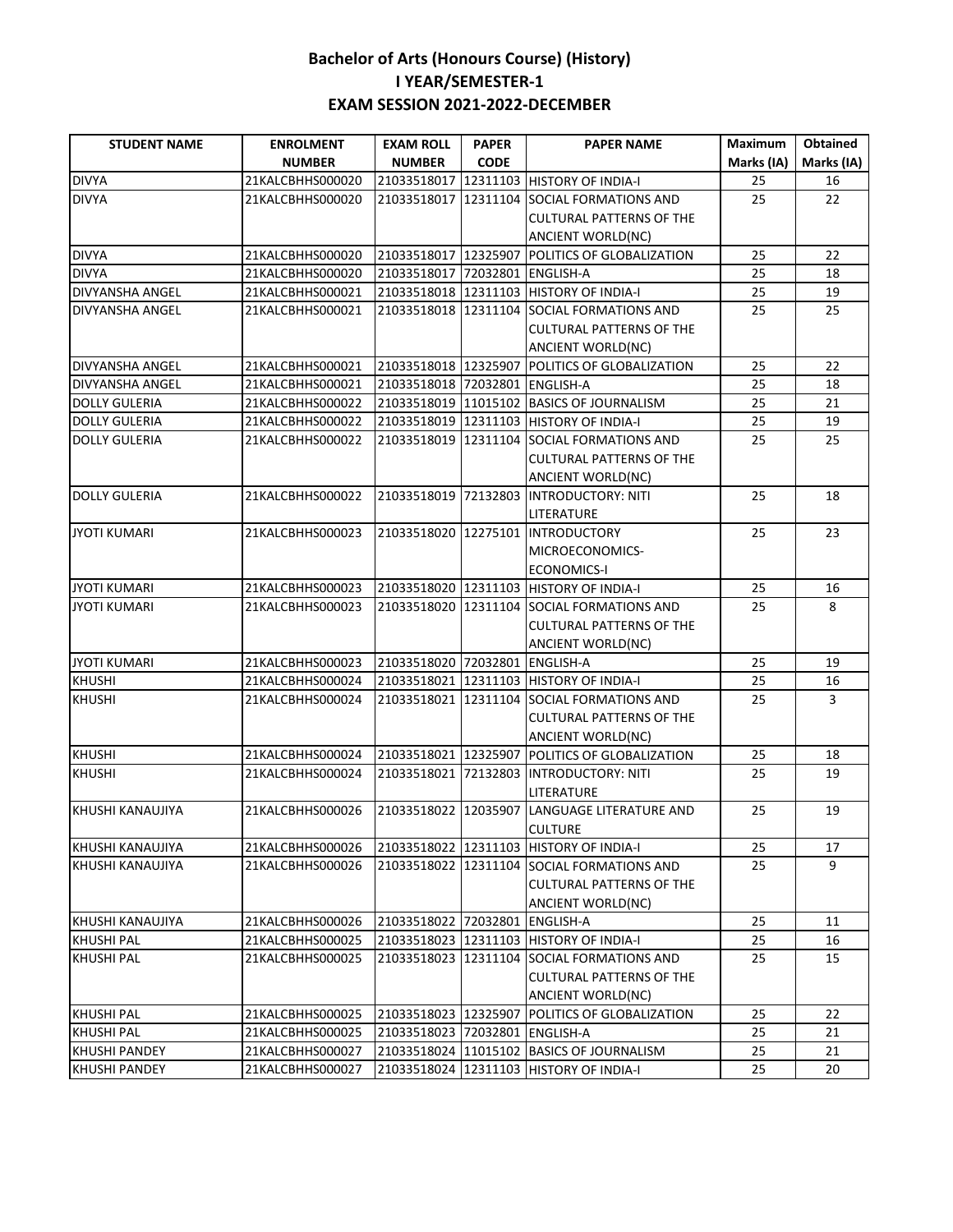| <b>STUDENT NAME</b>  | <b>ENROLMENT</b> | <b>EXAM ROLL</b>               | <b>PAPER</b> | <b>PAPER NAME</b>                              | Maximum    | <b>Obtained</b> |
|----------------------|------------------|--------------------------------|--------------|------------------------------------------------|------------|-----------------|
|                      | <b>NUMBER</b>    | <b>NUMBER</b>                  | <b>CODE</b>  |                                                | Marks (IA) | Marks (IA)      |
| <b>KHUSHI PANDEY</b> | 21KALCBHHS000027 | 21033518024                    | 12311104     | SOCIAL FORMATIONS AND                          | 25         | 24              |
|                      |                  |                                |              | <b>CULTURAL PATTERNS OF THE</b>                |            |                 |
|                      |                  |                                |              | ANCIENT WORLD(NC)                              |            |                 |
| <b>KHUSHI PANDEY</b> | 21KALCBHHS000027 | 21033518024 72132803           |              | <b>INTRODUCTORY: NITI</b>                      | 25         | 18              |
|                      |                  |                                |              | LITERATURE                                     |            |                 |
| <b>KHUSHI SINGH</b>  | 21KALCBHHS000028 |                                |              | 21033518025 12311103 HISTORY OF INDIA-I        | 25         | 16              |
| <b>KHUSHI SINGH</b>  | 21KALCBHHS000028 | 21033518025 12311104           |              | SOCIAL FORMATIONS AND                          | 25         | 20              |
|                      |                  |                                |              | <b>CULTURAL PATTERNS OF THE</b>                |            |                 |
|                      |                  |                                |              | <b>ANCIENT WORLD(NC)</b>                       |            |                 |
| <b>KHUSHI SINGH</b>  | 21KALCBHHS000028 | 21033518025 12325907           |              | POLITICS OF GLOBALIZATION                      | 25         | 20              |
| <b>KHUSHI SINGH</b>  | 21KALCBHHS000028 | 21033518025 72032801 ENGLISH-A |              |                                                | 25         | 18              |
| <b>KIRTI SINGH</b>   | 21KALCBHHS000029 |                                |              | 21033518026 12295101 DISASTER MANAGEMENT       | 25         | 20              |
| <b>KIRTI SINGH</b>   | 21KALCBHHS000029 |                                |              | 21033518026 12311103 HISTORY OF INDIA-I        | 25         | 20              |
| <b>KIRTI SINGH</b>   | 21KALCBHHS000029 |                                |              | 21033518026 12311104 SOCIAL FORMATIONS AND     | 25         | 17              |
|                      |                  |                                |              | <b>CULTURAL PATTERNS OF THE</b>                |            |                 |
|                      |                  |                                |              | <b>ANCIENT WORLD(NC)</b>                       |            |                 |
| <b>KIRTI SINGH</b>   | 21KALCBHHS000029 | 21033518026 72032801           |              | <b>ENGLISH-A</b>                               | 25         | 22              |
| <b>KRITI ARYA</b>    | 21KALCBHHS000030 | 21033518027 12035907           |              | LANGUAGE LITERATURE AND                        | 25         | 15              |
|                      |                  |                                |              | <b>CULTURE</b>                                 |            |                 |
| <b>KRITI ARYA</b>    | 21KALCBHHS000030 | 21033518027 12311103           |              | <b>HISTORY OF INDIA-I</b>                      | 25         | 19              |
| <b>KRITI ARYA</b>    | 21KALCBHHS000030 |                                |              | 21033518027 12311104 SOCIAL FORMATIONS AND     | 25         | 22              |
|                      |                  |                                |              | <b>CULTURAL PATTERNS OF THE</b>                |            |                 |
|                      |                  |                                |              | ANCIENT WORLD(NC)                              |            |                 |
| <b>KRITI ARYA</b>    | 21KALCBHHS000030 | 21033518027 72032801 ENGLISH-A |              |                                                | 25         | 13              |
| LAIBA - ALAMGIR      | 21KALCBHHS000031 |                                |              | 21033518028 12311103 HISTORY OF INDIA-I        | 25         | 19              |
| LAIBA - ALAMGIR      | 21KALCBHHS000031 |                                |              | 21033518028 12311104 SOCIAL FORMATIONS AND     | 25         | 24              |
|                      |                  |                                |              | <b>CULTURAL PATTERNS OF THE</b>                |            |                 |
|                      |                  |                                |              | ANCIENT WORLD(NC)                              |            |                 |
| LAIBA - ALAMGIR      | 21KALCBHHS000031 |                                |              | 21033518028 12325907 POLITICS OF GLOBALIZATION | 25         | 20              |
| LAIBA - ALAMGIR      | 21KALCBHHS000031 | 21033518028 72032801 ENGLISH-A |              |                                                | 25         | 23              |
| <b>LAKSHMIR</b>      | 21KALCBHHS000032 |                                |              | 21033518029 12311103 HISTORY OF INDIA-I        | 25         | 18              |
| LAKSHMI R            | 21KALCBHHS000032 |                                |              | 21033518029 12311104 SOCIAL FORMATIONS AND     | 25         | 21              |
|                      |                  |                                |              | <b>CULTURAL PATTERNS OF THE</b>                |            |                 |
|                      |                  |                                |              | <b>ANCIENT WORLD(NC)</b>                       |            |                 |
| <b>LAKSHMIR</b>      | 21KALCBHHS000032 | 21033518029 12325907           |              | POLITICS OF GLOBALIZATION                      | 25         | 21              |
| <b>LAKSHMIR</b>      | 21KALCBHHS000032 | 21033518029 72032801 ENGLISH-A |              |                                                | $25\,$     | $14\,$          |
| <b>MOHINI KUMARI</b> | 21KALCBHHS000033 |                                |              | 21033518030 12311103 HISTORY OF INDIA-I        | 25         | 18              |
| <b>MOHINI KUMARI</b> | 21KALCBHHS000033 |                                |              | 21033518030 12311104 SOCIAL FORMATIONS AND     | 25         | 15              |
|                      |                  |                                |              | <b>CULTURAL PATTERNS OF THE</b>                |            |                 |
|                      |                  |                                |              | ANCIENT WORLD(NC)                              |            |                 |
| <b>MOHINI KUMARI</b> | 21KALCBHHS000033 |                                |              | 21033518030 12325907 POLITICS OF GLOBALIZATION | 25         | 18              |
| <b>MOHINI KUMARI</b> | 21KALCBHHS000033 | 21033518030 72032801 ENGLISH-A |              |                                                | 25         | 6               |
| <b>NANDINI</b>       | 21KALCBHHS000034 |                                |              | 21033518031 12311103 HISTORY OF INDIA-I        | 25         | 18              |
| <b>NANDINI</b>       | 21KALCBHHS000034 |                                |              | 21033518031 12311104 SOCIAL FORMATIONS AND     | 25         | 10              |
|                      |                  |                                |              | <b>CULTURAL PATTERNS OF THE</b>                |            |                 |
|                      | 21KALCBHHS000034 |                                |              | ANCIENT WORLD(NC)                              | 25         |                 |
| <b>NANDINI</b>       |                  |                                |              | 21033518031 12325904 GANDHI AND THE            |            | 22              |
|                      | 21KALCBHHS000034 | 21033518031 72032801 ENGLISH-A |              | CONTEMPORARY WORLD                             | 25         | 5               |
| <b>NANDINI</b>       |                  |                                |              |                                                |            |                 |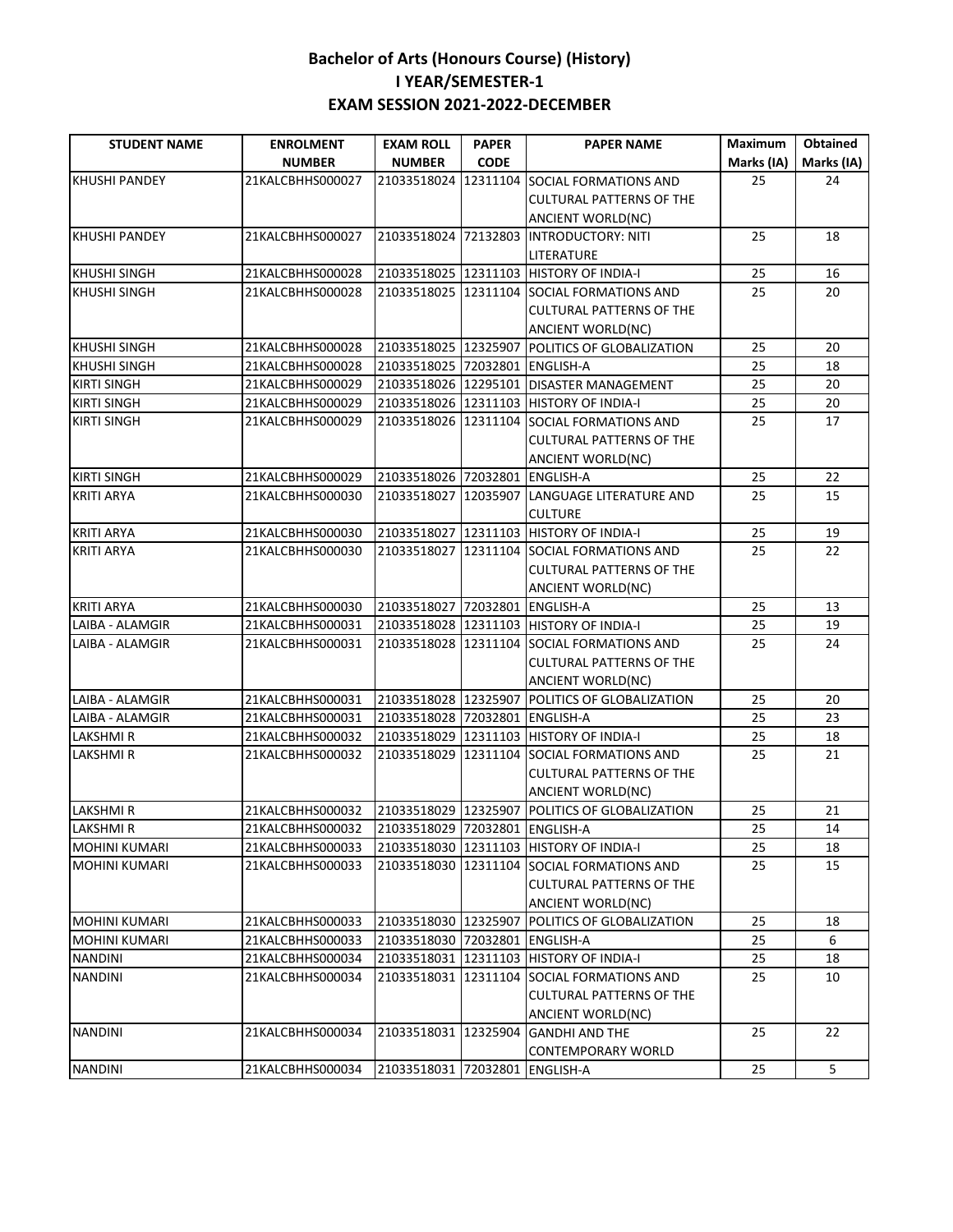| <b>STUDENT NAME</b>  | <b>ENROLMENT</b> | <b>EXAM ROLL</b>               | <b>PAPER</b> | <b>PAPER NAME</b>                             | <b>Maximum</b> | Obtained   |
|----------------------|------------------|--------------------------------|--------------|-----------------------------------------------|----------------|------------|
|                      | <b>NUMBER</b>    | <b>NUMBER</b>                  | <b>CODE</b>  |                                               | Marks (IA)     | Marks (IA) |
| <b>NANDINI</b>       | 21KALCBHHS000035 | 21033518032                    | 12275101     | <b>INTRODUCTORY</b>                           | 25             | 12         |
|                      |                  |                                |              | MICROECONOMICS-                               |                |            |
|                      |                  |                                |              | <b>ECONOMICS-I</b>                            |                |            |
| <b>NANDINI</b>       | 21KALCBHHS000035 |                                |              | 21033518032 12311103 HISTORY OF INDIA-I       | 25             | 17         |
| <b>NANDINI</b>       | 21KALCBHHS000035 | 21033518032 12311104           |              | SOCIAL FORMATIONS AND                         | 25             | 8          |
|                      |                  |                                |              | <b>CULTURAL PATTERNS OF THE</b>               |                |            |
|                      |                  |                                |              | <b>ANCIENT WORLD(NC)</b>                      |                |            |
| <b>NANDINI</b>       | 21KALCBHHS000035 | 21033518032 72032801           |              | <b>ENGLISH-A</b>                              | 25             | 16         |
| <b>NEHA KUMARI</b>   | 21KALCBHHS000037 |                                |              | 21033518033 12311103 HISTORY OF INDIA-I       | 25             | 17         |
| <b>NEHA KUMARI</b>   | 21KALCBHHS000037 | 21033518033 12311104           |              | SOCIAL FORMATIONS AND                         | 25             | 14         |
|                      |                  |                                |              | <b>CULTURAL PATTERNS OF THE</b>               |                |            |
|                      |                  |                                |              | <b>ANCIENT WORLD(NC)</b>                      |                |            |
| <b>NEHA KUMARI</b>   | 21KALCBHHS000037 | 21033518033 12325907           |              | POLITICS OF GLOBALIZATION                     | 25             | 19         |
| <b>NEHA KUMARI</b>   | 21KALCBHHS000037 | 21033518033 72032801           |              | <b>ENGLISH-A</b>                              | 25             | 19         |
| NISHTHA RAMAN        | 21KALCBHHS000038 |                                |              | 21033518034 12311103 HISTORY OF INDIA-I       | 25             | 19         |
| NISHTHA RAMAN        | 21KALCBHHS000038 |                                |              | 21033518034 12311104 SOCIAL FORMATIONS AND    | 25             | 24         |
|                      |                  |                                |              | <b>CULTURAL PATTERNS OF THE</b>               |                |            |
|                      |                  |                                |              | <b>ANCIENT WORLD(NC)</b>                      |                |            |
| <b>NISHTHA RAMAN</b> | 21KALCBHHS000038 |                                |              | 21033518034 32345104 PROGRAMMING USING PYTHON | 25             | 25         |
| NISHTHA RAMAN        | 21KALCBHHS000038 | 21033518034                    |              | 72032801 ENGLISH-A                            | 25             | 24         |
| PAYAL BALMIKI        | 21KALCBHHS000039 | 21033518035 12035907           |              | LANGUAGE LITERATURE AND                       | 25             | 11         |
|                      |                  |                                |              | <b>CULTURE</b>                                |                |            |
| PAYAL BALMIKI        | 21KALCBHHS000039 | 21033518035 12311103           |              | <b>HISTORY OF INDIA-I</b>                     | 25             | 17         |
| PAYAL BALMIKI        | 21KALCBHHS000039 |                                |              | 21033518035 12311104 SOCIAL FORMATIONS AND    | 25             | 9          |
|                      |                  |                                |              | <b>CULTURAL PATTERNS OF THE</b>               |                |            |
|                      |                  |                                |              | <b>ANCIENT WORLD(NC)</b>                      |                |            |
| PAYAL BALMIKI        | 21KALCBHHS000039 | 21033518035 72032801 ENGLISH-A |              |                                               | 25             | 19         |
| PRAGYA TIWARI        | 21KALCBHHS000040 |                                |              | 21033518036 12295101 DISASTER MANAGEMENT      | 25             | 19         |
| PRAGYA TIWARI        | 21KALCBHHS000040 | 21033518036 12311103           |              | <b>HISTORY OF INDIA-I</b>                     | 25             | 18         |
| PRAGYA TIWARI        | 21KALCBHHS000040 |                                |              | 21033518036 12311104 SOCIAL FORMATIONS AND    | 25             | 15         |
|                      |                  |                                |              | <b>CULTURAL PATTERNS OF THE</b>               |                |            |
|                      |                  |                                |              | <b>ANCIENT WORLD(NC)</b>                      |                |            |
| PRAGYA TIWARI        | 21KALCBHHS000040 | 21033518036 72032801           |              | <b>ENGLISH-A</b>                              | 25             | 22         |
| <b>RICHA YADAV</b>   | 21KALCBHHS000041 | 21033518037                    | 12035907     | LANGUAGE LITERATURE AND                       | 25             | 20         |
|                      |                  |                                |              | <b>CULTURE</b>                                |                |            |
| RICHA YADAV          | 21KALCBHHS000041 |                                |              | 21033518037 12311103 HISTORY OF INDIA-I       | 25             | 17         |
| RICHA YADAV          | 21KALCBHHS000041 | 21033518037                    | 12311104     | SOCIAL FORMATIONS AND                         | 25             | 23         |
|                      |                  |                                |              | <b>CULTURAL PATTERNS OF THE</b>               |                |            |
|                      |                  |                                |              | <b>ANCIENT WORLD(NC)</b>                      |                |            |
| RICHA YADAV          | 21KALCBHHS000041 | 21033518037 72032801           |              | <b>ENGLISH-A</b>                              | 25             | 14         |
| <b>RISHONA</b>       | 21KALCBHHS000042 | 21033518038 12275101           |              | <b>INTRODUCTORY</b>                           | 25             | 21         |
|                      |                  |                                |              | MICROECONOMICS-                               |                |            |
|                      |                  |                                |              | <b>ECONOMICS-I</b>                            |                |            |
| <b>RISHONA</b>       | 21KALCBHHS000042 |                                |              | 21033518038 12311103 HISTORY OF INDIA-I       | 25             | 18         |
| <b>RISHONA</b>       | 21KALCBHHS000042 |                                |              | 21033518038 12311104 SOCIAL FORMATIONS AND    | 25             | 12         |
|                      |                  |                                |              | <b>CULTURAL PATTERNS OF THE</b>               |                |            |
|                      |                  |                                |              | ANCIENT WORLD(NC)                             |                |            |
| <b>RISHONA</b>       | 21KALCBHHS000042 | 21033518038 72032801 ENGLISH-A |              |                                               | 25             | 19         |
| <b>RIYA SINGH</b>    | 21KALCBHHS000043 |                                |              | 21033518039 11015102 BASICS OF JOURNALISM     | 25             | 17         |
| <b>RIYA SINGH</b>    | 21KALCBHHS000043 |                                |              | 21033518039 12311103 HISTORY OF INDIA-I       | 25             | 18         |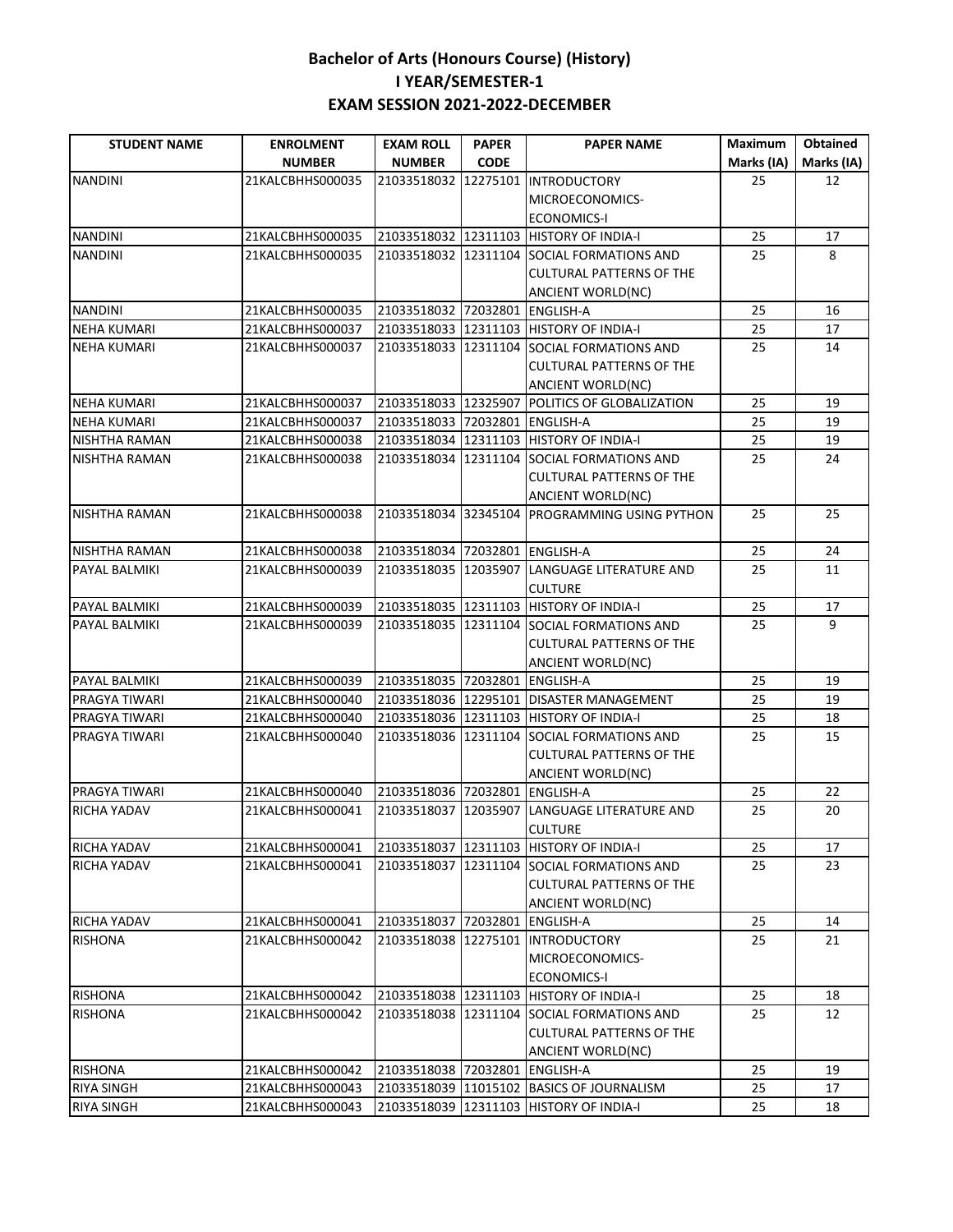| <b>STUDENT NAME</b>                | <b>ENROLMENT</b>                     | <b>EXAM ROLL</b>                             | <b>PAPER</b> | <b>PAPER NAME</b>                                    | <b>Maximum</b> | <b>Obtained</b> |
|------------------------------------|--------------------------------------|----------------------------------------------|--------------|------------------------------------------------------|----------------|-----------------|
|                                    | <b>NUMBER</b>                        | <b>NUMBER</b>                                | <b>CODE</b>  |                                                      | Marks (IA)     | Marks (IA)      |
| <b>RIYA SINGH</b>                  | 21KALCBHHS000043                     | 21033518039                                  | 12311104     | SOCIAL FORMATIONS AND                                | 25             | 21              |
|                                    |                                      |                                              |              | <b>CULTURAL PATTERNS OF THE</b>                      |                |                 |
|                                    |                                      |                                              |              | ANCIENT WORLD(NC)                                    |                |                 |
| <b>RIYA SINGH</b>                  | 21KALCBHHS000043                     | 21033518039 72032801                         |              | <b>ENGLISH-A</b>                                     | 25             | 22              |
| <b>ROHINA KHATUN</b>               | 21KALCBHHS000044                     |                                              |              | 21033518040 12295101 DISASTER MANAGEMENT             | 25             | 20              |
| <b>ROHINA KHATUN</b>               | 21KALCBHHS000044                     | 21033518040 12311103                         |              | <b>HISTORY OF INDIA-I</b>                            | 25             | 18              |
| <b>ROHINA KHATUN</b>               | 21KALCBHHS000044                     |                                              |              | 21033518040 12311104 SOCIAL FORMATIONS AND           | 25             | 22              |
|                                    |                                      |                                              |              | <b>CULTURAL PATTERNS OF THE</b>                      |                |                 |
|                                    |                                      |                                              |              | ANCIENT WORLD(NC)                                    |                |                 |
| <b>ROHINA KHATUN</b>               | 21KALCBHHS000044                     | 21033518040 72032801                         |              | <b>ENGLISH-A</b>                                     | 25             | 14              |
| <b>ROSHNI VERMA</b>                | 21KALCBHHS000045                     |                                              |              | 21033518041 12311103 HISTORY OF INDIA-I              | 25             | 17              |
| <b>ROSHNI VERMA</b>                | 21KALCBHHS000045                     |                                              |              | 21033518041 12311104 SOCIAL FORMATIONS AND           | 25             | 18              |
|                                    |                                      |                                              |              | <b>CULTURAL PATTERNS OF THE</b>                      |                |                 |
|                                    |                                      |                                              |              | ANCIENT WORLD(NC)                                    |                |                 |
| <b>ROSHNI VERMA</b>                | 21KALCBHHS000045                     |                                              |              | 21033518041 12325907 POLITICS OF GLOBALIZATION       | 25             | 19              |
| ROSHNI VERMA                       | 21KALCBHHS000045                     | 21033518041 72032801 ENGLISH-A               |              |                                                      | 25             | 20              |
| <b>RUCHIKA - GAWRI</b>             | 21KALCBHHS000046                     | 21033518042 12311103                         |              | <b>HISTORY OF INDIA-I</b>                            | 25             | 17              |
| <b>RUCHIKA - GAWRI</b>             | 21KALCBHHS000046                     | 21033518042 12311104                         |              | SOCIAL FORMATIONS AND                                | 25             | 13              |
|                                    |                                      |                                              |              | <b>CULTURAL PATTERNS OF THE</b>                      |                |                 |
|                                    |                                      |                                              |              | ANCIENT WORLD(NC)                                    |                |                 |
| <b>RUCHIKA - GAWRI</b>             | 21KALCBHHS000046                     | 21033518042 12325907                         |              | POLITICS OF GLOBALIZATION                            | 25             | 20              |
| <b>RUCHIKA - GAWRI</b>             | 21KALCBHHS000046                     | 21033518042 72032801 ENGLISH-A               |              |                                                      | 25             | 16              |
| <b>RUPALI SHARMA</b>               | 21KALCBHHS000070                     | 21033518043 12295101                         |              | <b>DISASTER MANAGEMENT</b>                           | 25             | 20              |
| <b>RUPALI SHARMA</b>               | 21KALCBHHS000070                     | 21033518043                                  |              | 12311103 HISTORY OF INDIA-I                          | 25             | 17              |
| <b>RUPALI SHARMA</b>               | 21KALCBHHS000070                     | 21033518043                                  |              | 12311104 SOCIAL FORMATIONS AND                       | 25             | 13              |
|                                    |                                      |                                              |              | <b>CULTURAL PATTERNS OF THE</b>                      |                |                 |
|                                    |                                      |                                              |              | ANCIENT WORLD(NC)                                    |                |                 |
| <b>RUPALI SHARMA</b>               | 21KALCBHHS000070                     | 21033518043 72032801                         |              | <b>ENGLISH-A</b>                                     | 25             | 15              |
| <b>SAMRIDDHI GUPTA</b>             | 21KALCBHHS000047                     | 21033518044 12311103                         |              | <b>HISTORY OF INDIA-I</b>                            | 25             | 16              |
| <b>SAMRIDDHI GUPTA</b>             | 21KALCBHHS000047                     |                                              |              | 21033518044 12311104 SOCIAL FORMATIONS AND           | 25             | 25              |
|                                    |                                      |                                              |              | <b>CULTURAL PATTERNS OF THE</b>                      |                |                 |
|                                    |                                      |                                              |              | ANCIENT WORLD(NC)                                    |                |                 |
| <b>SAMRIDDHI GUPTA</b>             | 21KALCBHHS000047                     | 21033518044 12325907<br>21033518044 72032801 |              | POLITICS OF GLOBALIZATION                            | 25             | 20              |
| SAMRIDDHI GUPTA<br><b>SANGNENG</b> | 21KALCBHHS000047<br>21KALCBHHS000048 | 21033518045 12295101                         |              | <b>ENGLISH-A</b><br><b>DISASTER MANAGEMENT</b>       | 25<br>25       | 18<br>22        |
|                                    | 21KALCBHHS000048                     |                                              |              |                                                      | 25             | 16              |
| SANGNENG                           | 21KALCBHHS000048                     |                                              |              | 21033518045 12311103 HISTORY OF INDIA-I              |                |                 |
| SANGNENG                           |                                      |                                              |              | 21033518045 12311104 SOCIAL FORMATIONS AND           | 25             | 21              |
|                                    |                                      |                                              |              | <b>CULTURAL PATTERNS OF THE</b><br>ANCIENT WORLD(NC) |                |                 |
| SANGNENG                           | 21KALCBHHS000048                     | 21033518045 72032801 ENGLISH-A               |              |                                                      | 25             | 13              |
| <b>SAUMYA TRIPATHI</b>             | 21KALCBHHS000049                     |                                              |              | 21033518046 12295101 DISASTER MANAGEMENT             | 25             | 17              |
| <b>SAUMYA TRIPATHI</b>             | 21KALCBHHS000049                     |                                              |              | 21033518046 12311103 HISTORY OF INDIA-I              | 25             | 17              |
| <b>SAUMYA TRIPATHI</b>             | 21KALCBHHS000049                     |                                              |              | 21033518046 12311104 SOCIAL FORMATIONS AND           | 25             | 13              |
|                                    |                                      |                                              |              | <b>CULTURAL PATTERNS OF THE</b>                      |                |                 |
|                                    |                                      |                                              |              | ANCIENT WORLD(NC)                                    |                |                 |
| SAUMYA TRIPATHI                    | 21KALCBHHS000049                     | 21033518046 72032801 ENGLISH-A               |              |                                                      | 25             | 22              |
| SAVITA SASWATI                     | 21KALCBHHS000050                     |                                              |              | 21033518047 12295101 DISASTER MANAGEMENT             | 25             | 12              |
| SAVITA SASWATI                     | 21KALCBHHS000050                     |                                              |              | 21033518047 12311103 HISTORY OF INDIA-I              | 25             | 17              |
| SAVITA SASWATI                     | 21KALCBHHS000050                     | 21033518047                                  | 12311104     | SOCIAL FORMATIONS AND                                | 25             | 10              |
|                                    |                                      |                                              |              | <b>CULTURAL PATTERNS OF THE</b>                      |                |                 |
|                                    |                                      |                                              |              | ANCIENT WORLD(NC)                                    |                |                 |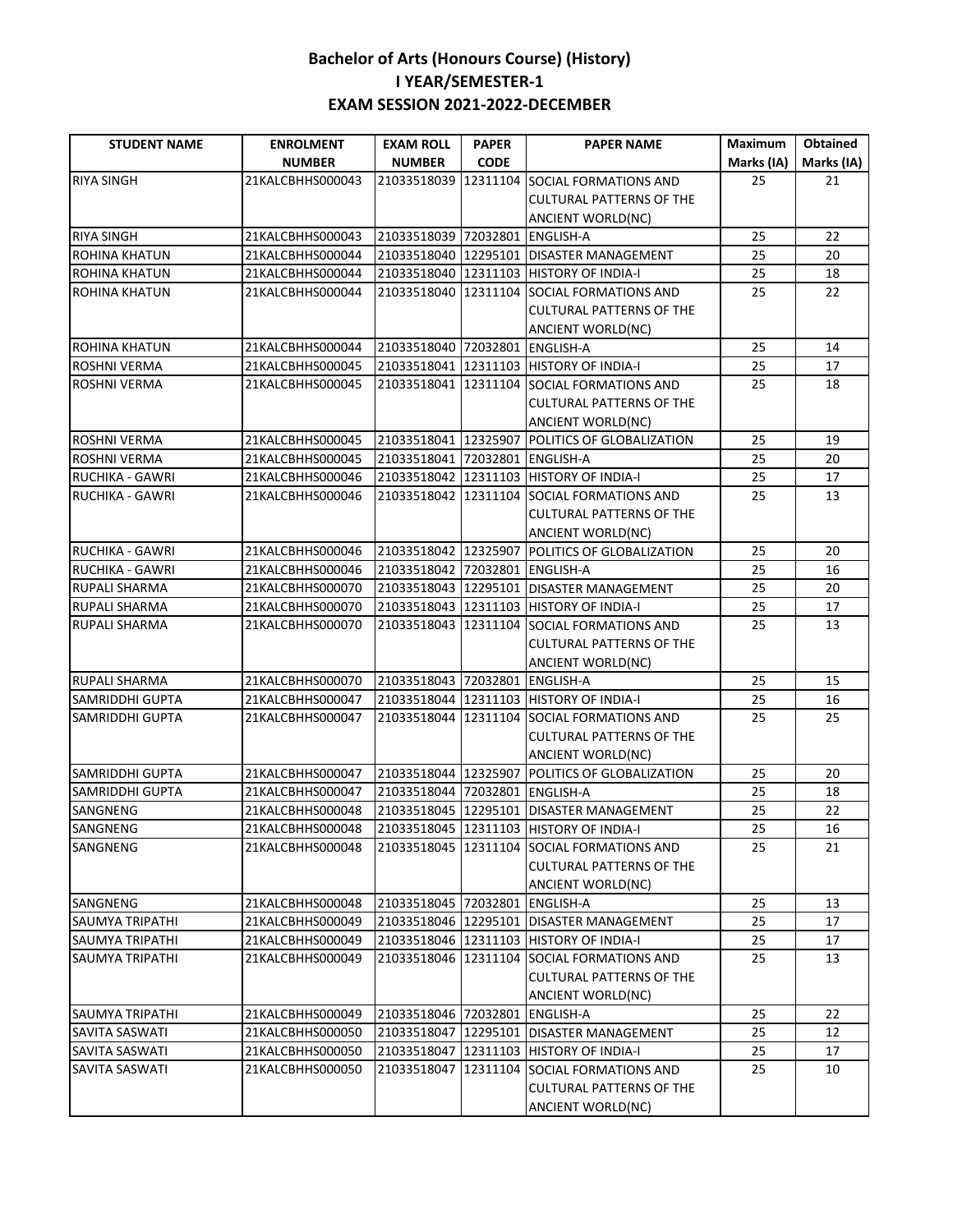| <b>STUDENT NAME</b>    | <b>ENROLMENT</b> | <b>EXAM ROLL</b>               | <b>PAPER</b> | <b>PAPER NAME</b>                              | <b>Maximum</b> | <b>Obtained</b> |
|------------------------|------------------|--------------------------------|--------------|------------------------------------------------|----------------|-----------------|
|                        | <b>NUMBER</b>    | <b>NUMBER</b>                  | <b>CODE</b>  |                                                | Marks (IA)     | Marks (IA)      |
| <b>SAVITA SASWATI</b>  | 21KALCBHHS000050 | 21033518047                    |              | 72032801 ENGLISH-A                             | 25             | 13              |
| SHATAKSHI SWAMI        | 21KALCBHHS000051 |                                |              | 21033518048 12311103 HISTORY OF INDIA-I        | 25             | 16              |
| SHATAKSHI SWAMI        | 21KALCBHHS000051 | 21033518048                    | 12311104     | <b>SOCIAL FORMATIONS AND</b>                   | 25             | 25              |
|                        |                  |                                |              | <b>CULTURAL PATTERNS OF THE</b>                |                |                 |
|                        |                  |                                |              | <b>ANCIENT WORLD(NC)</b>                       |                |                 |
| SHATAKSHI SWAMI        | 21KALCBHHS000051 |                                |              | 21033518048 12325907 POLITICS OF GLOBALIZATION | 25             | 19              |
| SHATAKSHI SWAMI        | 21KALCBHHS000051 | 21033518048 72032801 ENGLISH-A |              |                                                | 25             | 18              |
| SHIVANGI KUMARI        | 21KALCBHHS000052 |                                |              | 21033518049 12311103 HISTORY OF INDIA-I        | 25             | 16              |
| SHIVANGI KUMARI        | 21KALCBHHS000052 | 21033518049 12311104           |              | <b>SOCIAL FORMATIONS AND</b>                   | 25             | 4               |
|                        |                  |                                |              | <b>CULTURAL PATTERNS OF THE</b>                |                |                 |
|                        |                  |                                |              | <b>ANCIENT WORLD(NC)</b>                       |                |                 |
| SHIVANGI KUMARI        | 21KALCBHHS000052 | 21033518049 12325907           |              | POLITICS OF GLOBALIZATION                      | 25             | 18              |
| <b>SHIVANGI KUMARI</b> | 21KALCBHHS000052 | 21033518049 72032801 ENGLISH-A |              |                                                | 25             | 10              |
| SHIVANI                | 21KALCBHHS000053 |                                |              | 21033518050 12295101 DISASTER MANAGEMENT       | 25             | 10              |
| SHIVANI                | 21KALCBHHS000053 |                                |              | 21033518050 12311103 HISTORY OF INDIA-I        | 25             | 16              |
| SHIVANI                | 21KALCBHHS000053 |                                |              | 21033518050 12311104 SOCIAL FORMATIONS AND     | 25             | 10              |
|                        |                  |                                |              | <b>CULTURAL PATTERNS OF THE</b>                |                |                 |
|                        |                  |                                |              | ANCIENT WORLD(NC)                              |                |                 |
| <b>SHIVANI</b>         | 21KALCBHHS000053 | 21033518050 72032801 ENGLISH-A |              |                                                | 25             | 11              |
| SHIWANI                | 21KALCBHHS000054 |                                |              | 21033518051 12311103 HISTORY OF INDIA-I        | 25             | 16              |
| SHIWANI                | 21KALCBHHS000054 |                                |              | 21033518051 12311104 SOCIAL FORMATIONS AND     | 25             | 16              |
|                        |                  |                                |              | <b>CULTURAL PATTERNS OF THE</b>                |                |                 |
|                        |                  |                                |              | <b>ANCIENT WORLD(NC)</b>                       |                |                 |
| <b>SHIWANI</b>         | 21KALCBHHS000054 | 21033518051 12325907           |              | POLITICS OF GLOBALIZATION                      | 25             | 16              |
| <b>SHIWANI</b>         | 21KALCBHHS000054 | 21033518051 72032801 ENGLISH-A |              |                                                | 25             | 20              |
| <b>SHREYA MISHRA</b>   | 21KALCBHHS000055 |                                |              | 21033518052 12275101 INTRODUCTORY              | 25             | 22              |
|                        |                  |                                |              | MICROECONOMICS-                                |                |                 |
|                        |                  |                                |              | <b>ECONOMICS-I</b>                             |                |                 |
| <b>SHREYA MISHRA</b>   | 21KALCBHHS000055 |                                |              | 21033518052 12311103 HISTORY OF INDIA-I        | 25             | 17              |
| <b>SHREYA MISHRA</b>   | 21KALCBHHS000055 |                                |              | 21033518052 12311104 SOCIAL FORMATIONS AND     | 25             | 22              |
|                        |                  |                                |              | <b>CULTURAL PATTERNS OF THE</b>                |                |                 |
|                        |                  |                                |              | <b>ANCIENT WORLD(NC)</b>                       |                |                 |
| <b>SHREYA MISHRA</b>   | 21KALCBHHS000055 | 21033518052 72032801 ENGLISH-A |              |                                                | 25             | 18              |
| <b>SHREYASEE SINGH</b> | 21KALCBHHS000056 |                                |              | 21033518053 12311103 HISTORY OF INDIA-I        | 25             | 17              |
| SHREYASEE SINGH        | 21KALCBHHS000056 |                                |              | 21033518053 12311104 SOCIAL FORMATIONS AND     | 25             | 22              |
|                        |                  |                                |              | <b>CULTURAL PATTERNS OF THE</b>                |                |                 |
|                        |                  |                                |              | ANCIENT WORLD(NC)                              |                |                 |
| <b>SHREYASEE SINGH</b> | 21KALCBHHS000056 | 21033518053 12325907           |              | POLITICS OF GLOBALIZATION                      | 25             | 19              |
| SHREYASEE SINGH        | 21KALCBHHS000056 | 21033518053 72032801           |              | <b>ENGLISH-A</b>                               | 25             | 15              |
| <b>SHRUTI JHA</b>      | 21KALCBHHS000058 | 21033518054 12295101           |              | <b>DISASTER MANAGEMENT</b>                     | 25             | 22              |
| <b>SHRUTI JHA</b>      | 21KALCBHHS000058 | 21033518054                    | 12311103     | <b>HISTORY OF INDIA-I</b>                      | 25             | 17              |
| <b>SHRUTI JHA</b>      | 21KALCBHHS000058 | 21033518054                    | 12311104     | SOCIAL FORMATIONS AND                          | 25             | 25              |
|                        |                  |                                |              | <b>CULTURAL PATTERNS OF THE</b>                |                |                 |
|                        |                  |                                |              | ANCIENT WORLD(NC)                              |                |                 |
| <b>SHRUTI JHA</b>      | 21KALCBHHS000058 | 21033518054 72032801           |              | <b>ENGLISH-A</b>                               | 25             | 14              |
| <b>SHRUTI PANDEY</b>   | 21KALCBHHS000059 | 21033518055 12275101           |              | <b>INTRODUCTORY</b>                            | 25             | 23              |
|                        |                  |                                |              | MICROECONOMICS-                                |                |                 |
|                        |                  |                                |              | <b>ECONOMICS-I</b>                             |                |                 |
| <b>SHRUTI PANDEY</b>   | 21KALCBHHS000059 |                                |              | 21033518055 12311103 HISTORY OF INDIA-I        | 25             | 16              |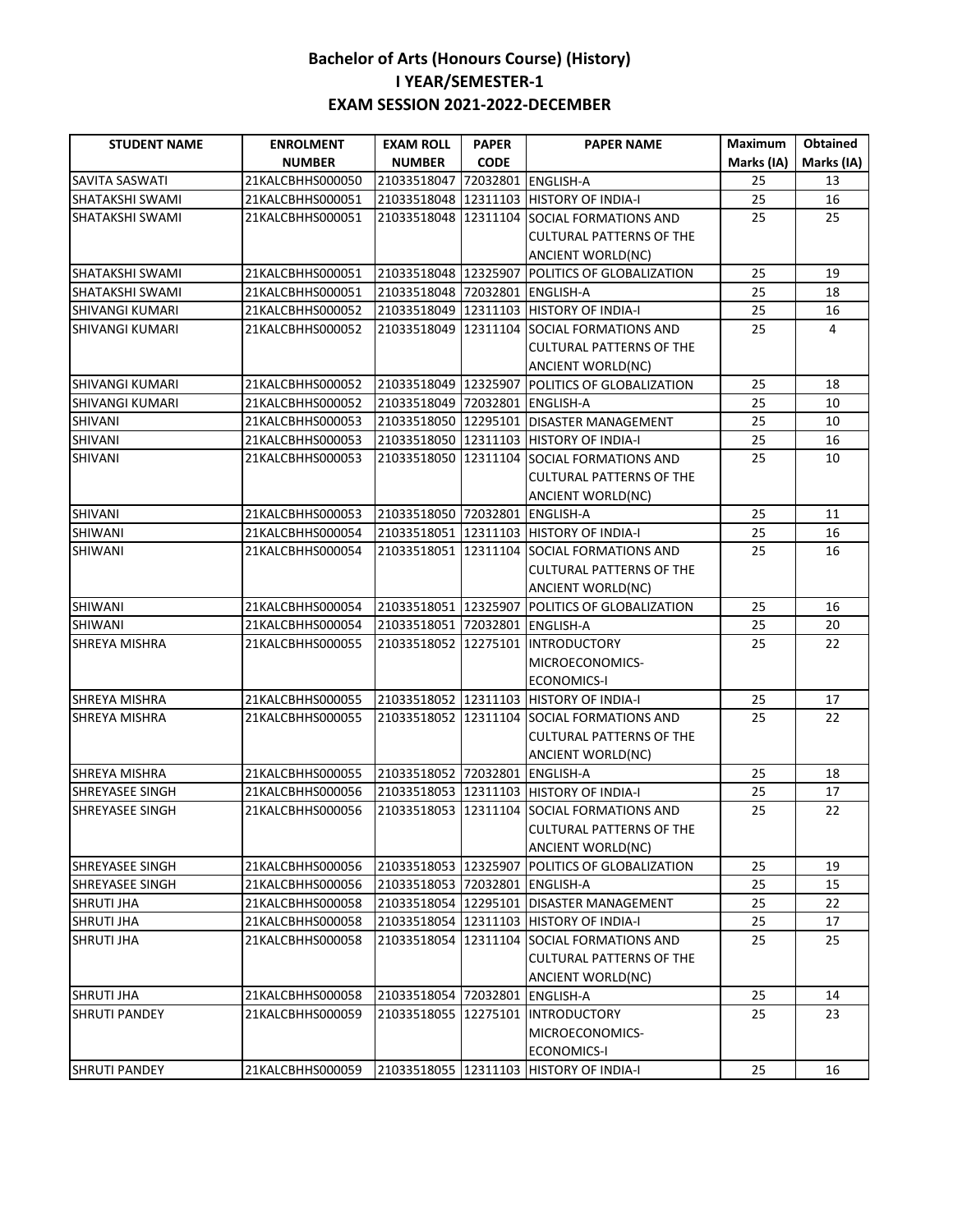| <b>STUDENT NAME</b>      | <b>ENROLMENT</b>                                | <b>EXAM ROLL</b>               | <b>PAPER</b> | <b>PAPER NAME</b>                          | <b>Maximum</b> | <b>Obtained</b> |
|--------------------------|-------------------------------------------------|--------------------------------|--------------|--------------------------------------------|----------------|-----------------|
|                          | <b>NUMBER</b>                                   | <b>NUMBER</b>                  | <b>CODE</b>  |                                            | Marks (IA)     | Marks (IA)      |
| <b>SHRUTI PANDEY</b>     | 21KALCBHHS000059                                | 21033518055                    | 12311104     | SOCIAL FORMATIONS AND                      | 25             | 17              |
|                          |                                                 |                                |              | <b>CULTURAL PATTERNS OF THE</b>            |                |                 |
|                          |                                                 |                                |              | ANCIENT WORLD(NC)                          |                |                 |
| <b>SHRUTI PANDEY</b>     | 21KALCBHHS000059                                | 21033518055 72032801 ENGLISH-A |              |                                            | 25             | 13              |
| <b>SHUBHANGI RANJAN</b>  | 21KALCBHHS000060                                |                                |              | 21033518056 12311103 HISTORY OF INDIA-I    | 25             | 17              |
| <b>SHUBHANGI RANJAN</b>  | 21KALCBHHS000060                                | 21033518056 12311104           |              | <b>SOCIAL FORMATIONS AND</b>               | 25             | 16              |
|                          |                                                 |                                |              | <b>CULTURAL PATTERNS OF THE</b>            |                |                 |
|                          |                                                 |                                |              | ANCIENT WORLD(NC)                          |                |                 |
| <b>SHUBHANGI RANJAN</b>  | 21KALCBHHS000060                                | 21033518056 12325907           |              | <b>POLITICS OF GLOBALIZATION</b>           | 25             | 20              |
| <b>SHUBHANGI RANJAN</b>  | 21KALCBHHS000060                                | 21033518056 72032801 ENGLISH-A |              |                                            | 25             | 18              |
| <b>SMRITI NARANG</b>     | 21KALCBHHS000061                                | 21033518057 12035907           |              | LANGUAGE LITERATURE AND                    | 25             | 22              |
|                          |                                                 |                                |              | <b>CULTURE</b>                             |                |                 |
| <b>SMRITI NARANG</b>     | 21KALCBHHS000061                                |                                |              | 21033518057 12311103 HISTORY OF INDIA-I    | 25             | 17              |
| <b>SMRITI NARANG</b>     | 21KALCBHHS000061                                |                                |              | 21033518057 12311104 SOCIAL FORMATIONS AND | 25             | 13              |
|                          |                                                 |                                |              | <b>CULTURAL PATTERNS OF THE</b>            |                |                 |
|                          |                                                 |                                |              | ANCIENT WORLD(NC)                          |                |                 |
| <b>SMRITI NARANG</b>     | 21KALCBHHS000061                                | 21033518057 72032801 ENGLISH-A |              |                                            | 25             | 19              |
| <b>SNEHA MEENA</b>       | 21KALCBHHS000062                                |                                |              | 21033518058 12295101 DISASTER MANAGEMENT   | 25             | $\overline{7}$  |
| <b>SNEHA MEENA</b>       | 21KALCBHHS000062                                |                                |              | 21033518058 12311103 HISTORY OF INDIA-I    | 25             | 16              |
| <b>SNEHA MEENA</b>       | 21KALCBHHS000062                                |                                |              | 21033518058 12311104 SOCIAL FORMATIONS AND | 25             | 10              |
|                          |                                                 |                                |              | <b>CULTURAL PATTERNS OF THE</b>            |                |                 |
|                          |                                                 |                                |              | <b>ANCIENT WORLD(NC)</b>                   |                |                 |
| <b>SNEHA MEENA</b>       | 21KALCBHHS000062                                | 21033518058 72032801 ENGLISH-A |              |                                            | 25             | 17              |
| SONALI RAJ VERMA         | 21KALCBHHS000063                                |                                |              | 21033518059 12295101 DISASTER MANAGEMENT   | 25             | 20              |
| SONALI RAJ VERMA         | 21KALCBHHS000063                                |                                |              | 21033518059 12311103 HISTORY OF INDIA-I    | 25             | 16              |
| SONALI RAJ VERMA         | 21KALCBHHS000063                                |                                |              | 21033518059 12311104 SOCIAL FORMATIONS AND | 25             | 3               |
|                          |                                                 |                                |              | <b>CULTURAL PATTERNS OF THE</b>            |                |                 |
|                          |                                                 |                                |              | ANCIENT WORLD(NC)                          |                |                 |
| <b>SONALI RAJ VERMA</b>  | 21KALCBHHS000063                                | 21033518059 72032801 ENGLISH-A |              |                                            | 25             | 18              |
| TIYA BHATTACHARYA        | 21KALCBHHS000064                                |                                |              | 21033518060 12311103 HISTORY OF INDIA-I    | 25             | 16              |
| TIYA BHATTACHARYA        | 21KALCBHHS000064                                |                                |              | 21033518060 12311104 SOCIAL FORMATIONS AND | 25             | 4               |
|                          |                                                 |                                |              | <b>CULTURAL PATTERNS OF THE</b>            |                |                 |
|                          |                                                 |                                |              | ANCIENT WORLD(NC)                          |                |                 |
| <b>TIYA BHATTACHARYA</b> | 21KALCBHHS000064                                |                                |              | 21033518060 32165102 PLANT ANATOMY AND     | 25             | 12              |
|                          |                                                 |                                |              | <b>EMBRYOLOGY</b>                          |                |                 |
| <b>TIYA BHATTACHARYA</b> | 21KALCBHHS000064 21033518060 72032801 ENGLISH-A |                                |              |                                            | 25             | $15\,$          |
| UPASANA SUNDHAN          | 21KALCBHHS000065                                |                                |              | 21033518061 12295101 DISASTER MANAGEMENT   | 25             | 20              |
| UPASANA SUNDHAN          | 21KALCBHHS000065                                |                                |              | 21033518061 12311103 HISTORY OF INDIA-I    | 25             | 17              |
| UPASANA SUNDHAN          | 21KALCBHHS000065                                |                                |              | 21033518061 12311104 SOCIAL FORMATIONS AND | 25             | 23              |
|                          |                                                 |                                |              | <b>CULTURAL PATTERNS OF THE</b>            |                |                 |
|                          |                                                 |                                |              | ANCIENT WORLD(NC)                          |                |                 |
| UPASANA SUNDHAN          | 21KALCBHHS000065                                | 21033518061 72032801           |              | <b>ENGLISH-A</b>                           | 25             | 16              |
| URVASHI KUMARI           | 21KALCBHHS000066                                |                                |              | 21033518062 12055103 HINDI CINEMA AUR USKA | 25             | 20              |
|                          |                                                 |                                |              | ADHYAYAN                                   |                |                 |
| URVASHI KUMARI           | 21KALCBHHS000066                                |                                |              | 21033518062 12311103 HISTORY OF INDIA-I    | 25             | 16              |
| URVASHI KUMARI           | 21KALCBHHS000066                                |                                |              | 21033518062 12311104 SOCIAL FORMATIONS AND | 25             | 14              |
|                          |                                                 |                                |              | CULTURAL PATTERNS OF THE                   |                |                 |
|                          |                                                 |                                |              | ANCIENT WORLD(NC)                          |                |                 |
| <b>URVASHI KUMARI</b>    | 21KALCBHHS000066                                | 21033518062 72032801           |              | <b>ENGLISH-A</b>                           | 25             | 15              |
| <b>VANSHIKA BAKSHI</b>   | 21KALCBHHS000067                                | 21033518063 12311103           |              | <b>HISTORY OF INDIA-I</b>                  | 25             | 20              |